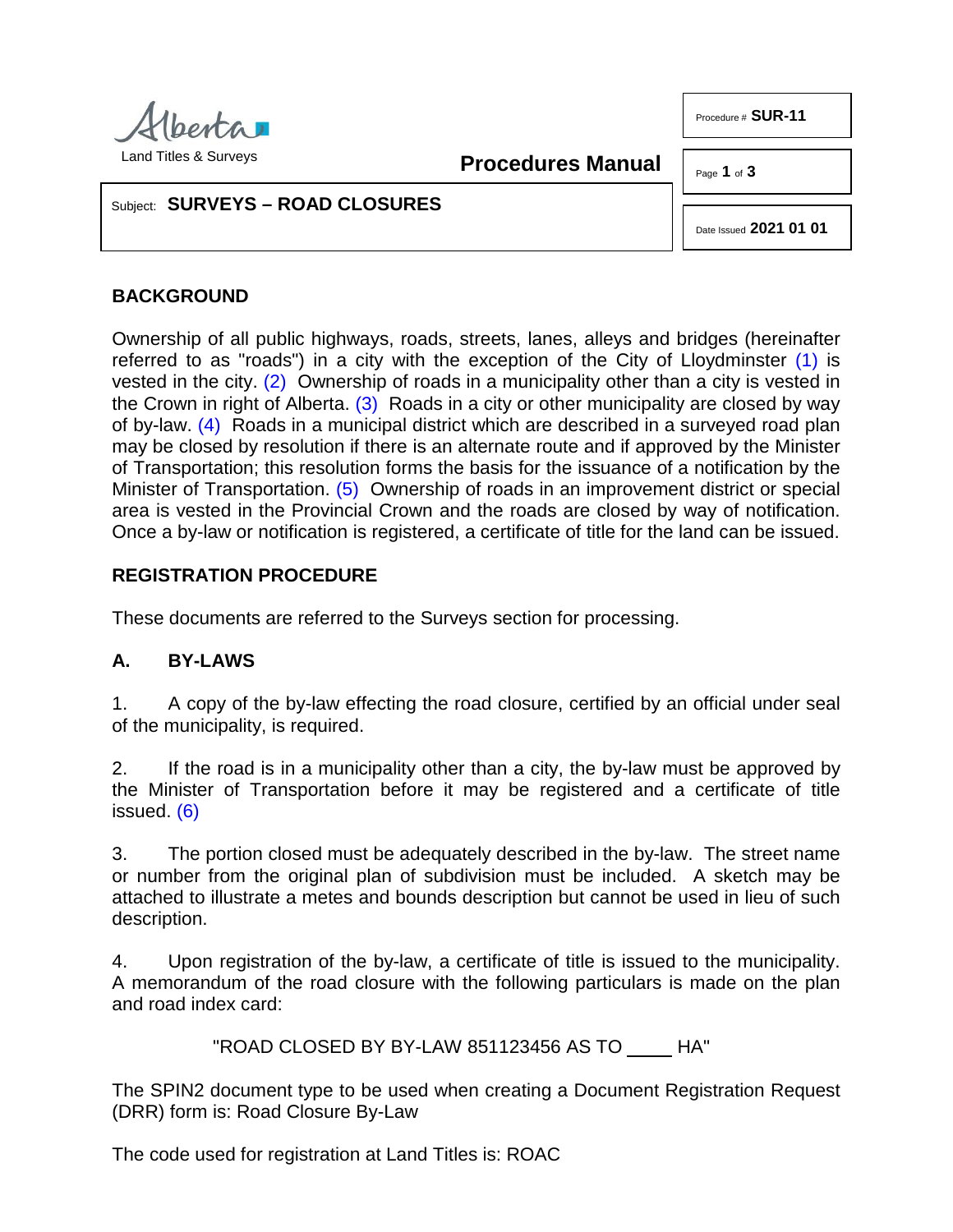<span id="page-1-1"></span>

5. **Consolidation of Titles** - If specific portions of a road which is to be closed are to be consolidated with adjoining parcels, each portion to be consolidated must be described separately in the by-law. Upon registration of the by-law, a certificate of title for each portion is issued and is given the registration number of the by-law. The certificate of title is then cancelled under consolidation and consolidated with the title to the adjacent land. [\(7\)](#page-2-6)

<span id="page-1-0"></span>6. **Fees** - [Tariff item 8\(2\)](http://www.servicealberta.ca/pdf/ltmanual/APPENDIXI.PDF) is charged for the registration of the by-law, [Tariff](http://www.servicealberta.ca/pdf/ltmanual/APPENDIXI.PDF)  item  $11(4)$  is charged for the consolidation and [Tariff item 13](http://www.servicealberta.ca/pdf/ltmanual/APPENDIXI.PDF) is charged for each title after the second which is cancelled. [Tariff item 12](http://www.servicealberta.ca/pdf/ltmanual/APPENDIXI.PDF) is charged for each new title issued after the first one. If description approval is required, [Tariff item 9](http://www.servicealberta.ca/pdf/ltmanual/APPENDIXI.PDF) is also charged.

#### **B. NOTIFICATIONS**

<span id="page-1-2"></span>1. A notification for the abandonment of a road is issued by Alberta Transportation [\(FORM A\).](http://www.servicealberta.ca/pdf/ltmanual/SUR-11-FORMA.PDF) It must be executed by the Minister or his designate  $(8)$  and does not require a witness or provincial seal. [\(9\)](#page-2-8)

<span id="page-1-3"></span>2. A notification must specify the nature of the grant and any mines, minerals, easements or rights that are excepted therefrom. [\(10\)](#page-2-9) The registrar may accept an agreement (usually a right of way) executed by the Minister of Transportation after the notification as long as the notification and agreement are registered concurrently. It is the established practice of the Department of Transportation to attach to the notification any document which has granted a prior interest in the parcel, usually a utility right of way ("U.R.W."), which has not been registered at Land Titles. The document is registered prior to the notification. The registration number of a document representing a prior interest which has been registered at Land Titles will generally only be referred to in the Document Registration Request Form. A proper legal description must be provided for a certificate of title to be issued. The title number of the new certificate of title is the registration number of the notification and a memorandum of the U.R.W. or other interest is endorsed against it. A memorandum with the following particulars is endorsed on the plan:

> "ROAD ABANDONED BY NOTIFICATION 851012345 IN FULL (*or* AS TO HA.)".

3. **Consolidation of Titles** – Road that is currently an exception from a certificate of title may be consolidated with the certificate of title by the notification. The notification must indicate which land the land in the roadway is to be consolidated with. A certificate of title is created for the consolidated area. [\(7\)](#page-2-6)

The SPIN2 document type to be used when creating a Document Registration Request (DRR) form is: Notification

The code used for registration at Land Titles is: NOTC